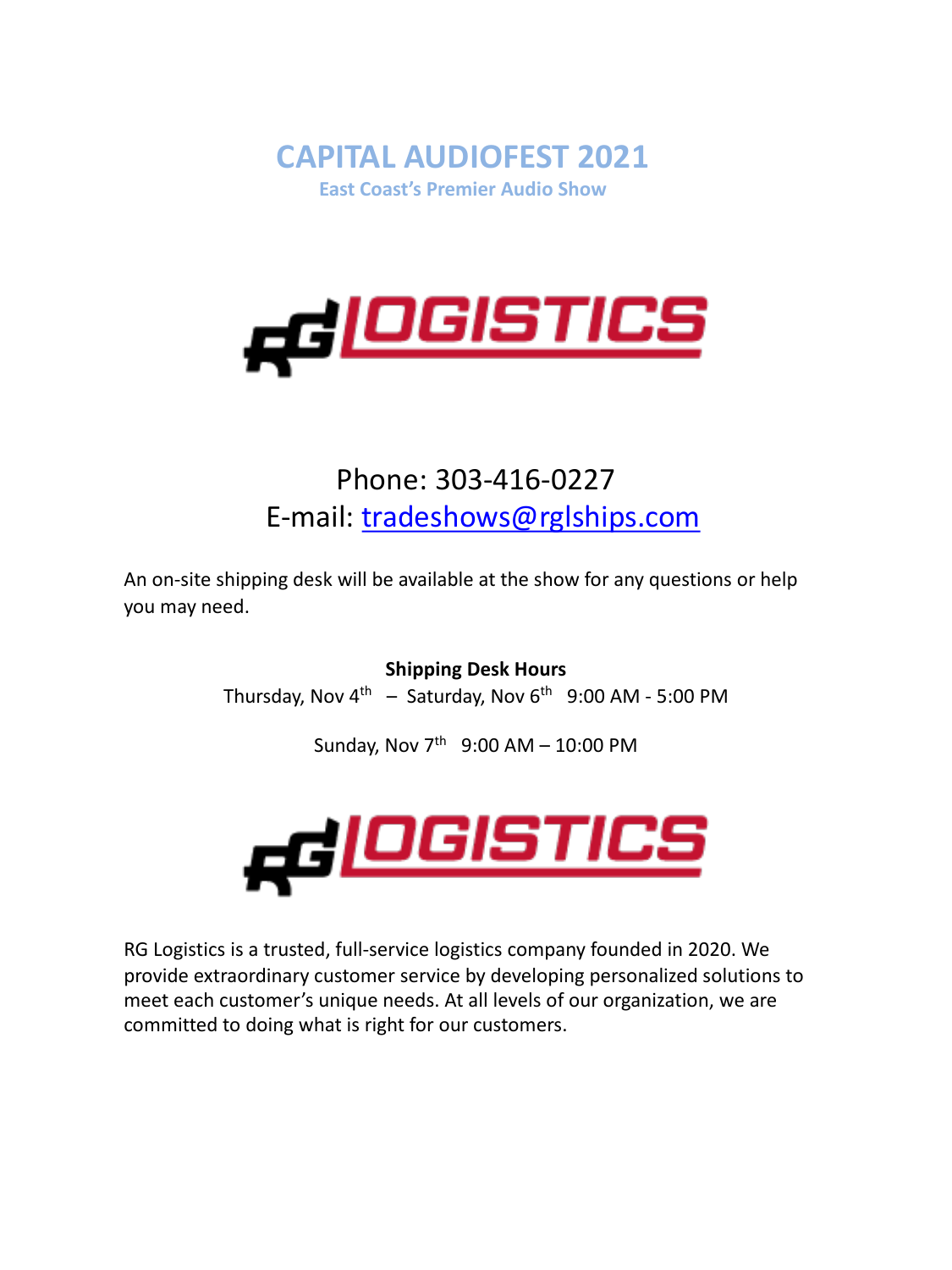# Capital Audio Fest Logistics

Logistics Timeline

Provided by



### **Inbound Timeline**

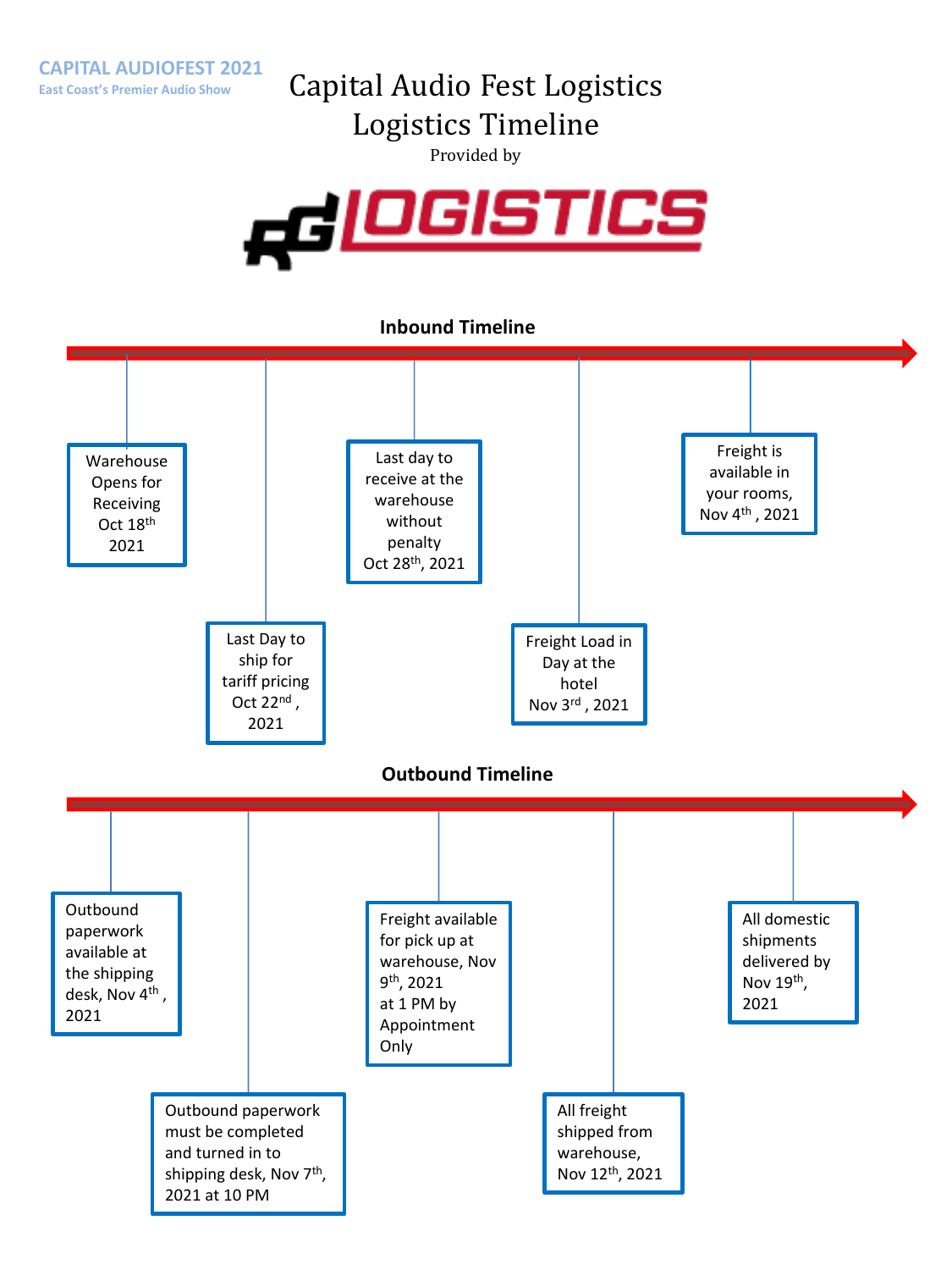### **Capital Audio Fest Logistics General Knowledge**



**Capital Audio Fest** offers exhibitors three options to get their goods and exhibition materials to the show site. All exhibitors must use one of the following services:

•**Personal Vehicle Loading** – Exhibitors who want to drive their goods to the show are allowed to do so, Loading is Thursday Nov  $4<sup>th</sup>$ , 2021. Exhibitors are welcome to have RG Logistics unload their goods into the hotel for them as well.

•**Drayage Only** – Exhibitor arranges freight transportation to the Advanced Warehouse through a carrier of their choice. RG Logistics will move the goods from the Advanced Warehouse to the show site. Drayage fee applies.

•**CAF Logistics** (provided by RG Logistics)– RG Logistics will transport your goods from origin location to the show site. Transportation price includes drayage. Shipping tariff applies(see page 6).

**Delivery to the Hotel -** Freight carriers will not be allowed to deliver directly to the show site(s). The Hotel will not accept freight and shipments will be refused.

# **Labeling of Shipments**

All shipments should be sent to the Advanced Warehouse and **each piece** should be labeled as follows:

> CAF 2021 c/o Forward Air (Exhibitor Name) & (Room/Space #) 1901 Park 100 Drive Doors 22-37 Glen Burnie, MD 21061

**Important Note**: Please make sure to remove, cover, or black out all old labels.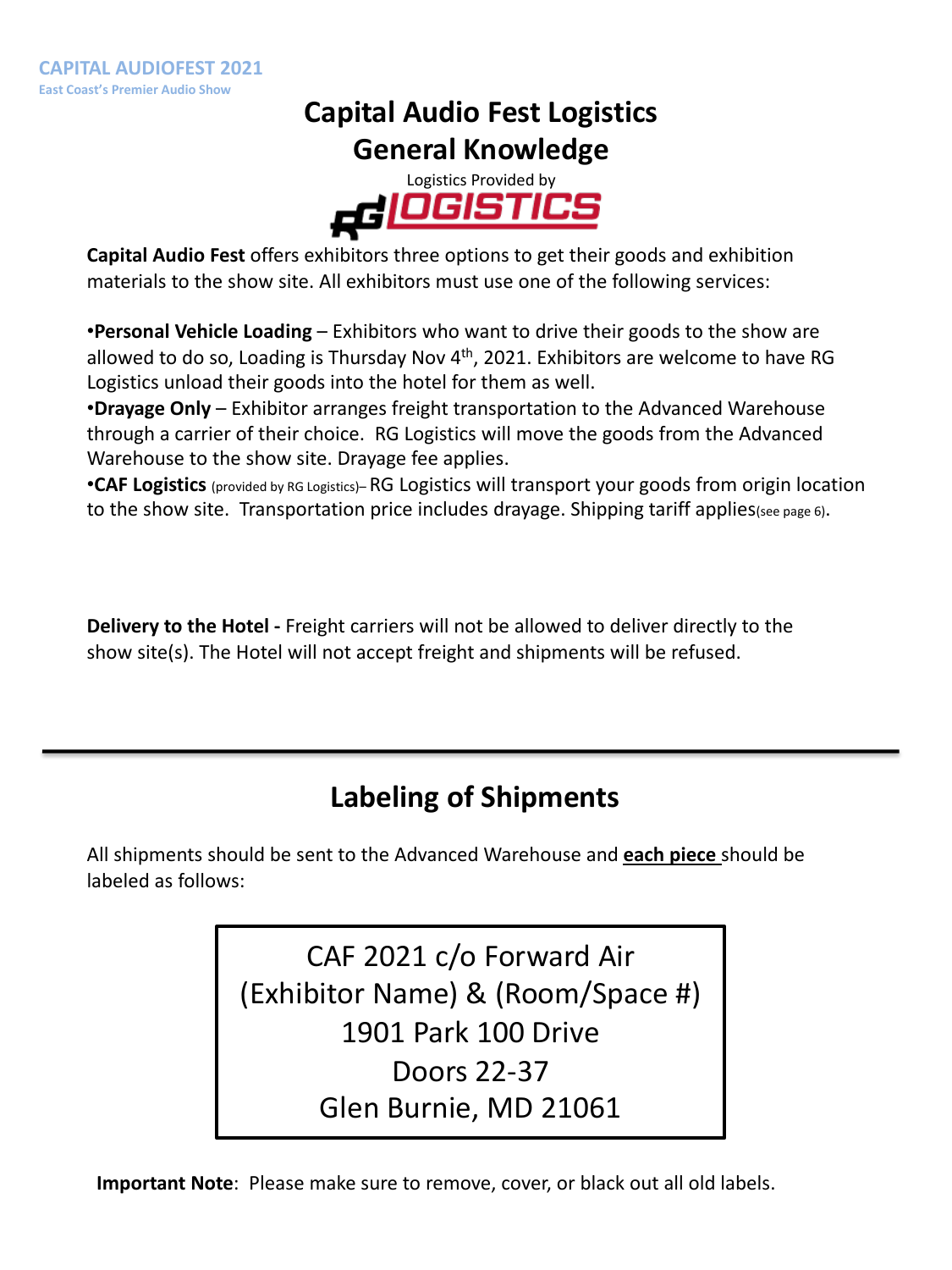# **Capital Audio Fest DRAYAGE SERVICES**



All shipments should be sent to the Advanced Warehouse as per the inbound timeline. If you have a preferred carrier you would like to use, please do so. Notification is not required to ship your goods to the advanced warehouse location, however, you should still book a drayage notification on our website. All shipments should arrive no later than Oct 28<sup>th</sup>, 2021 in order to avoid late fees (Late fee schedule listed on Page 5).

**International Shipments** – Please make sure your carriers know how to properly import and export your shipment for the CAF. CAF nor RG Logistics can be an importer of record for your shipment, however, CAF can be the Ultimate Consignee for your shipment. Please keep in mind that this means that you will need to have your carrier provide a customs broker to clear your shipment. If you are shipping Internationally, it is best to have a single carrier do both the import and export of your goods. For small parcel shipments, mainly FedEx and UPS shipments, any customs related charges that are billed to CAF or RG Logistics will be immediately charged to the exhibitors' credit card on file plus a 20% service fee.

**Drayage Services**– Shipments sent to the advanced warehouse through any carrier other than RG Logistics are considered a "drayage" shipment and will be charged according the below fee schedule. All drayage shipments will be weighed at the advanced warehouse and this weigh will become the basis for the charges.

### **LTL Shipments**

**\$100.00** minimum charge. Up to 999 lbs: **\$0.40 per pound.**  1000-1999 lbs: **\$0.35 per pound.**  For shipments over 2000 pounds: **\$0.30 per pound.**

### **Small Parcel Shipments**

\$30 for the first package, \$15 per package for the next four (4) packages. Starting with the sixth  $(6<sup>th</sup>)$  total package, standard drayage rates apply for all.

### **Rate Examples**

LTL shipment weighing 500 pounds: 500 x \$0.40 = \$200.00 LTL Shipment weighing 1000 pounds: 1000 x \$0.35 = \$350.00 FedEx Shipment of 4 boxes: 1st box = \$30.00, box 2-4 x \$15.00 = \$45.00 Total FedEx shipment charges: \$75.00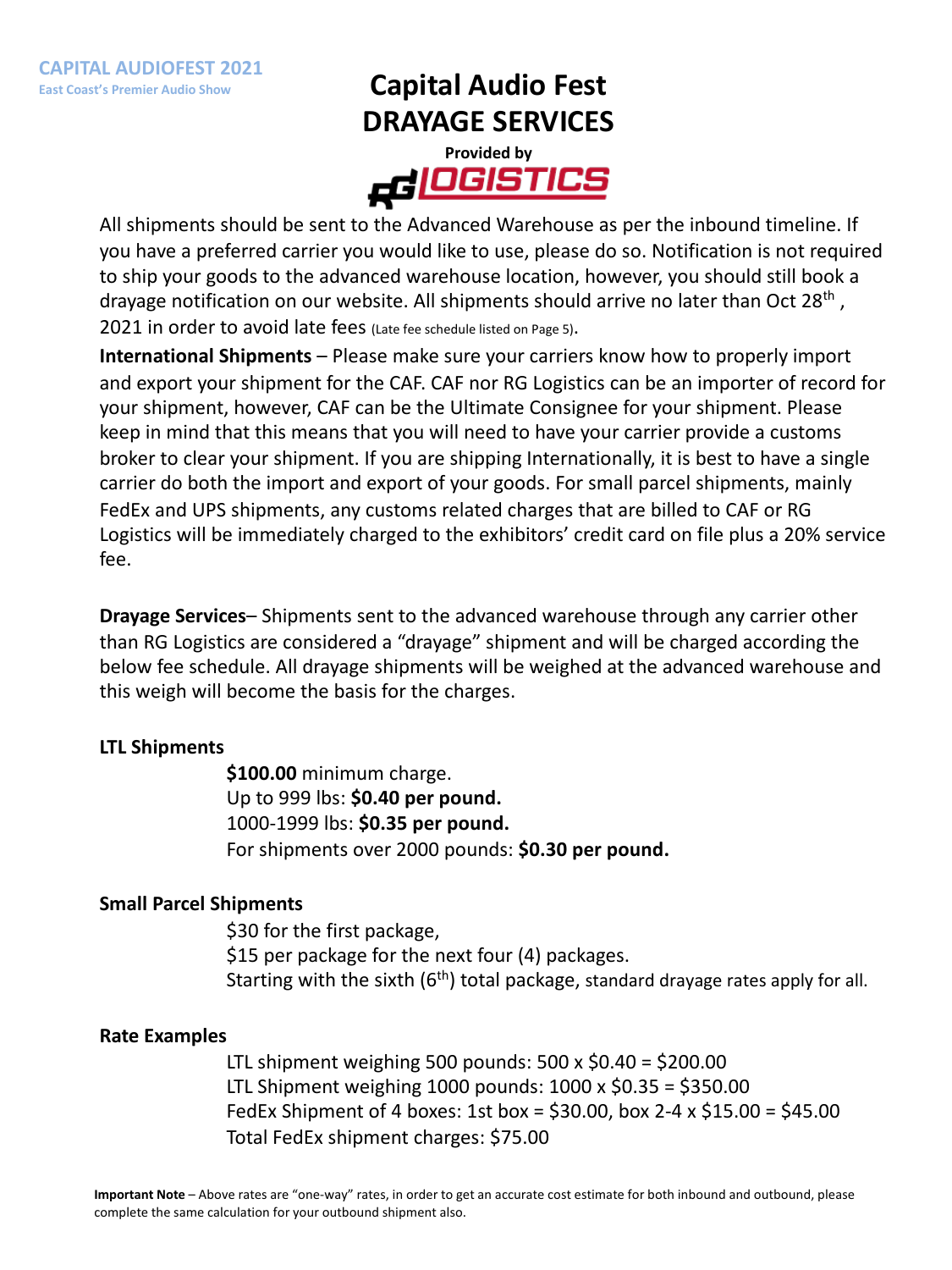**CAPITAL AUDIOFEST 2021 East Coast's Premier Audio Show**

# **Capital Audio Fest PERSONAL VEHICLE SERVICE**



All Exhibitors wanting to drive their own gear into the hotel are welcome to do so. Exhibitor who wish to have RG Logistics unload their gear and take to the room will need an appointment.

In order to facilitate an orderly loading zone, an appointment must be scheduled with RG Logistics in advance for all exhibitors. The below loading and unloading times are available on a first come first serve basis. If an exhib[itor does not make](http://www.rglships.com/) an appointment, they will be accommodated as quickly as possible but will be required to wait until a space/time is opened up for them to be unloaded. Please note that during peak loading times, this wait may be 1-2 hours long.

To book an appointment time, please visit www.rglships.com and book a personal vehicle appointment through our on-line booking page. (Under "Client Login" at the top right)

**Loading Into THE Show** Thursday Nov  $4<sup>th</sup> - 9$  AM until 4 PM

### **Loading Out of THE Show**

Sunday Nov  $7<sup>th</sup> - 5$  PM until 10 PM

#### **Charges**

Each Load, load in or load out, is charged individually as some exhibitors may not need both loads. The tier 1 price is based on a standard mini-van sized vehicle and four lumpers for 30 minutes. The tier 2 price is based on two lumpers for 15 minutes less than 10 boxes, no crates. Any time over the allotted tier time will be charged additional time at the below rate. If a larger vehicle or multiple vehicles are used and more lumpers are required for the unload, additional man charge will apply.

| Load In:  | \$200.00 |
|-----------|----------|
| Load Out: | \$200.00 |

**Additional Time:** \$50.00 per 15-minute increment **Additional Man:** \$25.00 per 15-minute increment, for each additional man used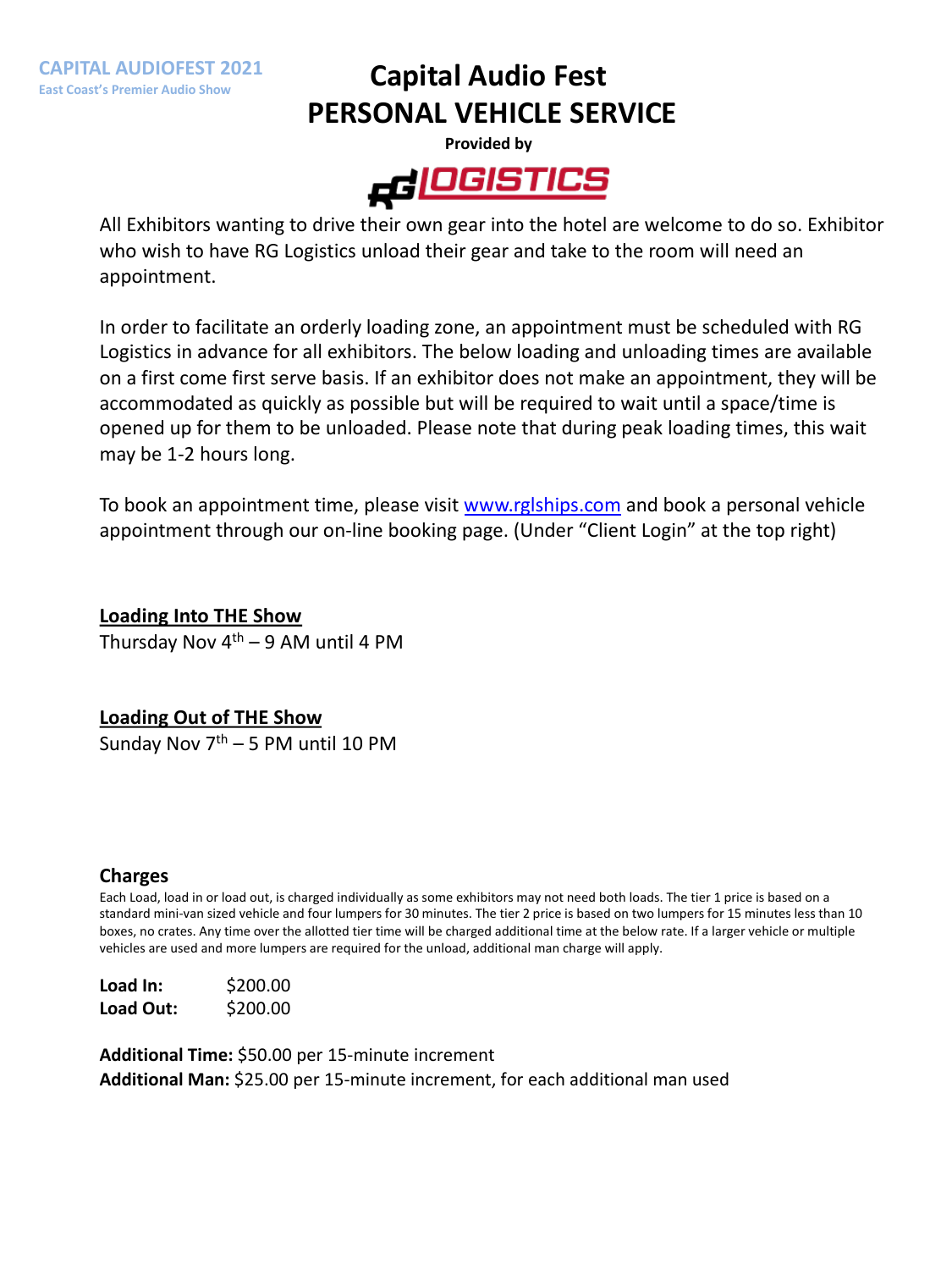### Capital Audio Fest Transportation Services





The Advanced Warehouse will be available to receive your shipments starting Oct  $18<sup>th</sup>$ , 2021.

# **Ship Early!!**

RG Logistics requires a minimum of 1 business day notification to schedule a pickup. 4-hour pick up windows are required. Transportation rates include the drayage fee.

To compare the RG Logistics rates Vs another carrier, calculate your carrier rate, then calculate your drayage rate with RG Logistics. Add these two rates together and compare to your calculated RG Logistics transportation rate.

**FEES** See "Shipping Tariff" for rates and associated fees on next page.

**Important Note**: All shipments will be re-weighed upon receipt at the Advanced Warehouse. This actual weight will be the basis for all charges.

### **Late Fees**

Any shipment arriving after Oct  $28<sup>th</sup>$ , 2021, will be subject to the late arrival fee which follows the below fee schedule and is based on the arrival date of the shipment.

\* Exhibitors using RG Logistics for shipping, who ship by the last day to ship, are not subject to late fees.

Shipments arriving between Oct 29<sup>th</sup> – Nov 2<sup>nd</sup> 5 PM (These shipments will arrive to the show-site by Nov 4th, 2021)

Standard Late Fee:  $$0.07$  per pound.

Minimum Charge:  $$150.00$  per shipment.

Shipments arriving on or after Nov 2<sup>nd</sup>, 2021 are subject to the standard late fee or minimum charge. Late shipments will be brought to the show-site each day at or about 5:00 PM. Exhibitors needing their late shipments sooner are subject to the following "Special Delivery" surcharge. This surcharge is in addition to the standard late fee.

Special Delivery Surcharge:  $$350.00$  per shipment.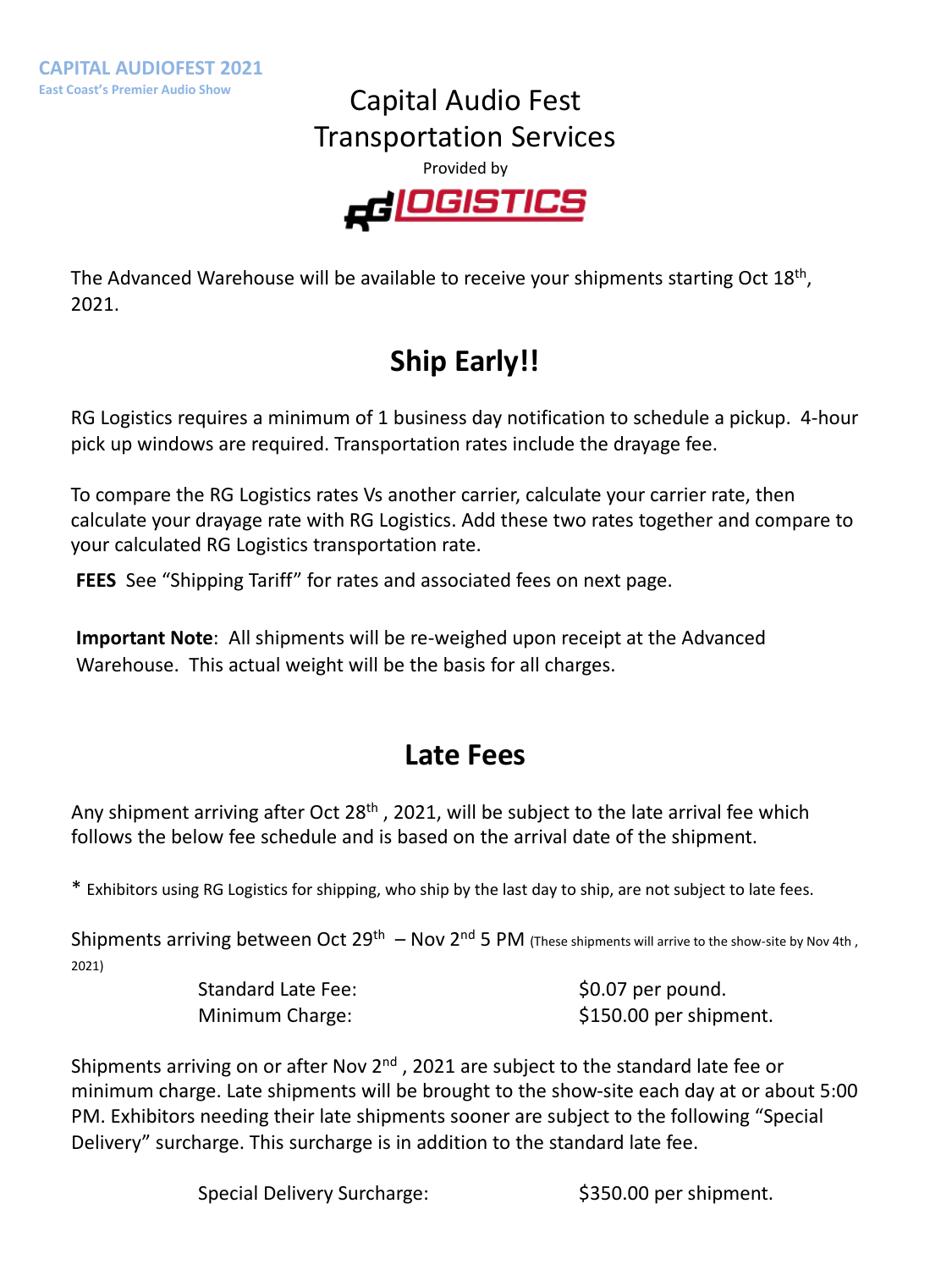

### **SHIPPING TARIFF**

**Capital Audio Fest 2021**

West Coast \$185.00 Minimum Charge \$0.75 per lb up to 1999 lbs \$0.65 per lb above 2000 lbs

CA NV

East Coast \$155.00 Minimum Charge \$0.60 per lb up to 1999 lbs \$0.55 per lb above 2000 lbs

MI

 $\Delta$ 

Direct From Denver Pricing: \$145.00 Minimum, \$0.55 Per lbs up to 999 lbs, \$0.50 per lbs over 1000 lbs. Plus 1 months of storage at \$30 per pallet, per month

**Important Note:** All Shipments are subject to a dimensional factor of 200, shipments will be charged at the higher of the dimensional weight or the actual weight. The calculation used to determine dimensional weight is L x W x H / 200 = Chargeable weight.

ALL SHIPMENTS WILL BE REWEIGHED/DIM AT THE ADVANCED WAREHOUSE, THE REWEIGH WILL BE THE BASIS FOR THE FREIGHT CHARGES.

A **Fuel Surcharge of 30%** will apply in addition to the stated freight charges

 $\checkmark$  Rates are applied per Bill of Lading

 $\checkmark$  International, HI & AK shipments are by quote only

√ Must ship by Oct 22<sup>nd</sup>, 2021 for rates to apply v RG Logistics shipping rates **include** the drayage cost

# **ADDITIONAL SERVICES**

| $\triangleright$ Inside pickup/delivery:            | \$45.00 minimum or \$0.05 per lbs, whichever is greater            |
|-----------------------------------------------------|--------------------------------------------------------------------|
| $\triangleright$ Additional Man:                    | \$85.00 per occurrence/per man per hour                            |
| $\triangleright$ Weekend Service:                   | \$150.00 per occurrence                                            |
| $\triangleright$ Waiting Time:                      | $$60.00$ per hour                                                  |
| $\triangleright$ Special pickup/delivery:           | \$75.00 per occurrence                                             |
| $\triangleright$ Cargo Insurance:                   | \$35.00 minimum or \$0.80 per \$100 of value, whichever is greater |
| $\triangleright$ Priority handling outbound:        | \$125.00 per shipment                                              |
| > Palletize Shipment:                               | \$35.00 per pallet                                                 |
| ≻Lift-Gate Service                                  | \$65.00 Per Pick-up or Delivery                                    |
| $\triangleright$ Residential                        | \$45.00 Per Pick-up or Delivery                                    |
| $\triangleright$ Items not listed are by quote only |                                                                    |

**Important Note:** A standard pick up and/or delivery is considered to be between 8 am and 5 pm, Monday-Friday, at a business with a dock, with a minimum 4-hour window. Shipments falling outside this standard may have delays or be subject to additional charges. All shipments are subject to the RG Logistics terms and conditions for shipment.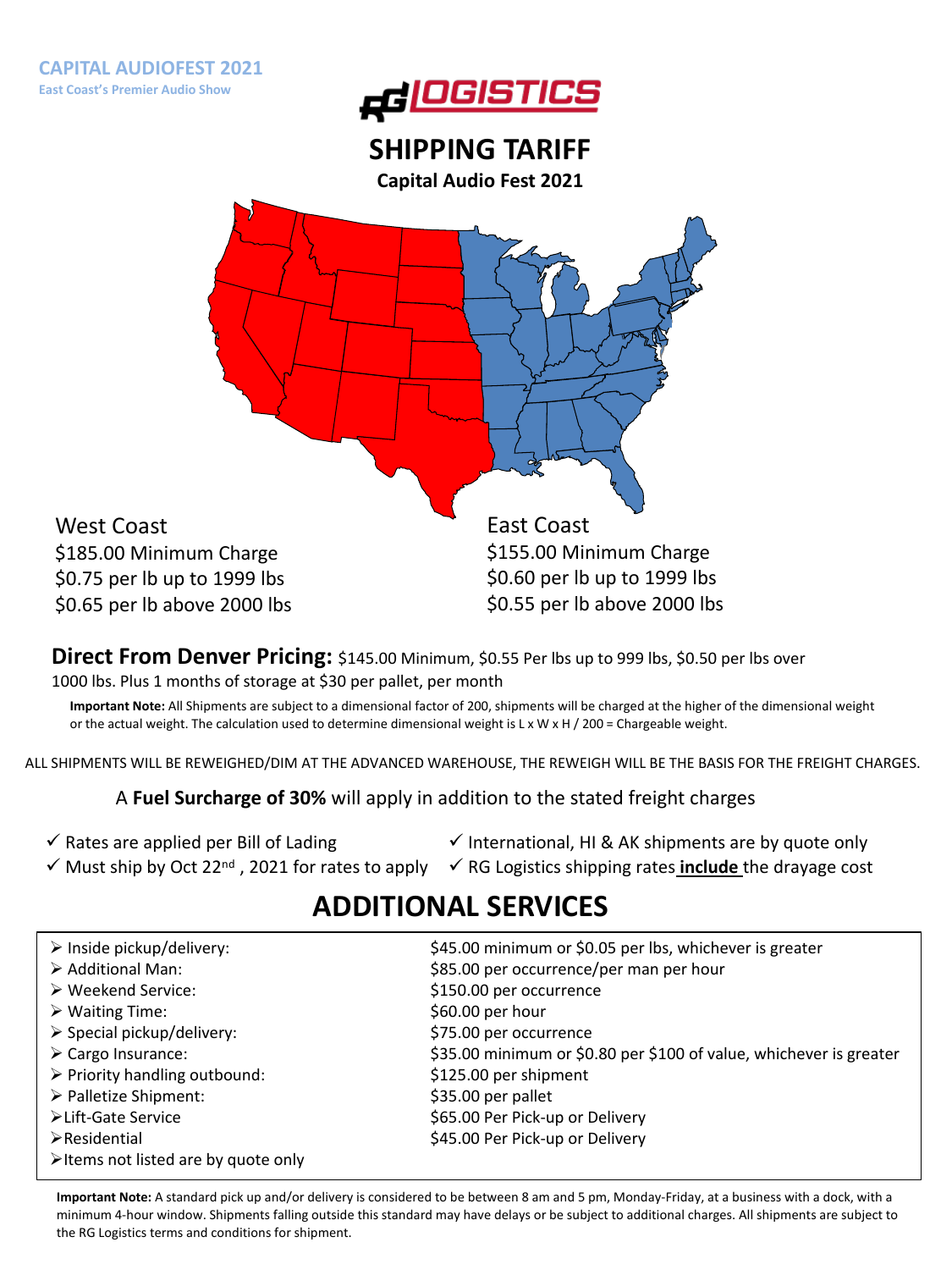

# Empty Carton/Crate Storage

Exhibitors should use their room's bathroom for storage first. If you have additional boxes or crates that need to be removed, RG Logistics will collect them from the hall at the end of set-up day, Thursday Nov 4<sup>th</sup>.

**FEES** On-site storage is included. If you have an oversized crate or box that will not fit into the on-site storage area or you want your packaging stored off-site, please contact RG Logistics. Off-site storage is \$350 per room and covers all boxes/crates from that room.

### **Limits of Liability**

RG Logisticss' liability for loss/damage to goods shall not exceed \$0.50/lb or \$50.00, whichever is greater for Drayage and Personal Vehicle Services. For Transportation [services, RGL limits](http://www.trans-expedite.com/) it's liability to contingent liability based on the selected carrier's coverage. Exhibitors can increase the limits of liability on their freight by purchasing additional insurance for a premium, as outlined in the "Shipping Tariff". Additional terms and conditions are applicable and details can be found at www.rglships.com

Important Note: Loss/damage liability covers damage to internal contents (merchandise) and not the actual packaging itself.

### **Claims**

If you have a claim, please notify RG Logistics immediately by sending an e-mail to: tradeshows@rglships.com A RG Logistics representative will respond with a claim form for you to fill out. The claim form must be filled out in its entirety and submitted back to RG Logistics within 14 days of the freight delivery date. In order for a claim to be processed, the shipment charges must be paid in full. Non-payment and/or not abiding by the claim deadlines can result in a denied claim.

### **Oversized Items**

All reasonable efforts will be made to get your freight into the assigned room. If your freight is oversized, it will be placed in a location/room where it can be secured. A piece may be determined to be oversized if it is too tall, wide or heavy for standard placement. This determination is made at the sole discretion of RG Logistics to protect the RGL staff as well as the merchandise. If a piece of freight is determined to be oversized, exhibitors should talk to a RG Logistics staff member at the shipping desk. RG Logistics reserves the right to refuse to move an oversized piece of freight into the hotel if there is a risk of harm to the staff or merchandise from such movement.

#### **Payment**

If you have not already done so, please complete the credit card authorization form online. RG Logistics will accept checks for payment of services rendered as long as the backup credit card payment form is completely filled out and returned prior to shipping. Unless stated otherwise, the freight/drayage charges are the responsibility of the exhibitor to which the goods are consigned.

A 3% transaction fee will apply to all payments.